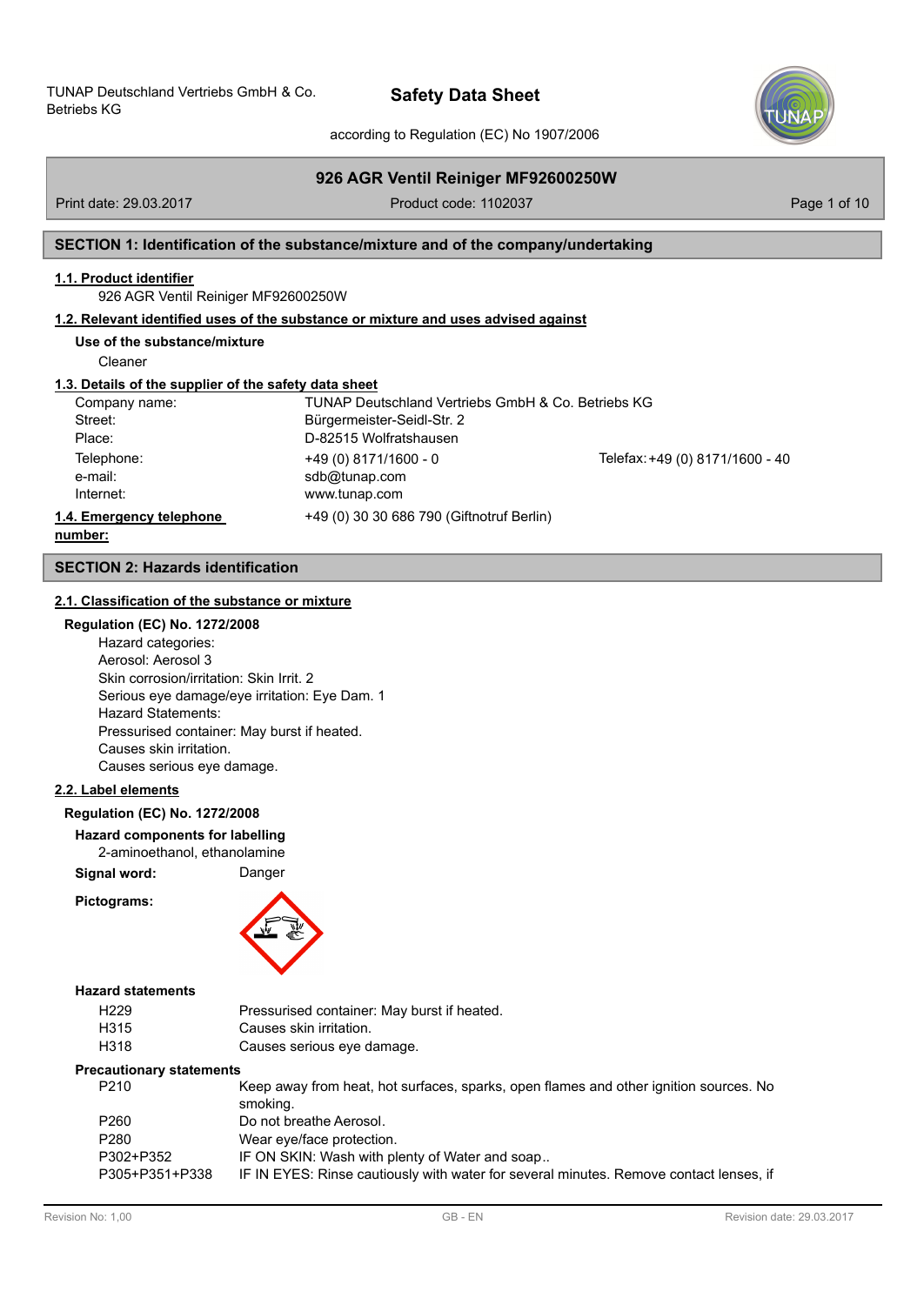

according to Regulation (EC) No 1907/2006

|                                       | 926 AGR Ventil Reiniger MF92600250W                                          |              |
|---------------------------------------|------------------------------------------------------------------------------|--------------|
| Print date: 29.03.2017                | Product code: 1102037                                                        | Page 2 of 10 |
|                                       | present and easy to do. Continue rinsing.                                    |              |
| P337+P313                             | If eye irritation persists: Get medical advice/attention.                    |              |
| P314                                  | Get medical advice/attention if you feel unwell.                             |              |
| P410+P412                             | Protect from sunlight. Do not expose to temperatures exceeding 50 °C/122 °F. |              |
| P <sub>251</sub>                      | Do not pierce or burn, even after use.                                       |              |
| Special labelling of certain mixtures |                                                                              |              |
|                                       | < 1 % by mass of the contents are flammable.                                 |              |

#### **2.3. Other hazards**

Heating causes rise in pressure with risk of bursting.

# **SECTION 3: Composition/information on ingredients**

### **3.2. Mixtures**

#### **Hazardous components**

| <b>CAS No</b>  | l Chemical name                                                                                                         |               |                   | Quantity |
|----------------|-------------------------------------------------------------------------------------------------------------------------|---------------|-------------------|----------|
|                | IEC No                                                                                                                  | Index No      | <b>IREACH No</b>  |          |
|                | Classification according to Regulation (EC) No. 1272/2008 [CLP]                                                         |               |                   |          |
| $141 - 43 - 5$ | 2-aminoethanol, ethanolamine                                                                                            |               |                   |          |
|                | 1205-483-3                                                                                                              | 1603-030-00-8 | 101-2119486455-28 |          |
|                | Acute Tox. 4, Acute Tox. 4, Acute Tox. 4, Skin Corr. 1B, STOT SE 3, Aquatic Chronic 3; H302<br>H312 H332 H314 H335 H412 |               |                   |          |

Full text of H and EUH statements: see section 16.

#### **Labelling for contents according to Regulation (EC) No 648/2004**

< 5 % amphoteric surfactants, perfumes.

# **SECTION 4: First aid measures**

# **4.1. Description of first aid measures**

#### **General information**

First aider: Pay attention to self-protection! Remove persons to safety. Never give anything by mouth to an unconscious person or a person with cramps.

#### **After inhalation**

Remove person to fresh air and keep comfortable for breathing. In all cases of doubt, or when symptoms persist, seek medical advice.

#### **After contact with skin**

Wash with plenty of water and soap. Take off immediately all contaminated clothing and wash it before reuse. In all cases of doubt, or when symptoms persist, seek medical advice.

# **After contact with eyes**

Rinse cautiously with water for several minutes. Remove contact lenses, if present and easy to do. Continue rinsing. In case of troubles or persistent symptoms, consult an ophthalmologist.

#### **After ingestion**

Do NOT induce vomiting. Observe risk of aspiration if vomiting occurs. Call a physician in any case!

# **4.2. Most important symptoms and effects, both acute and delayed**

Headache, nausea, dizziness, fatigue, skin irritation

#### **4.3. Indication of any immediate medical attention and special treatment needed**

Treat symptomatically. Call a POISON CENTER. Symptoms can occur only after several hours.

#### **SECTION 5: Firefighting measures**

#### **5.1. Extinguishing media**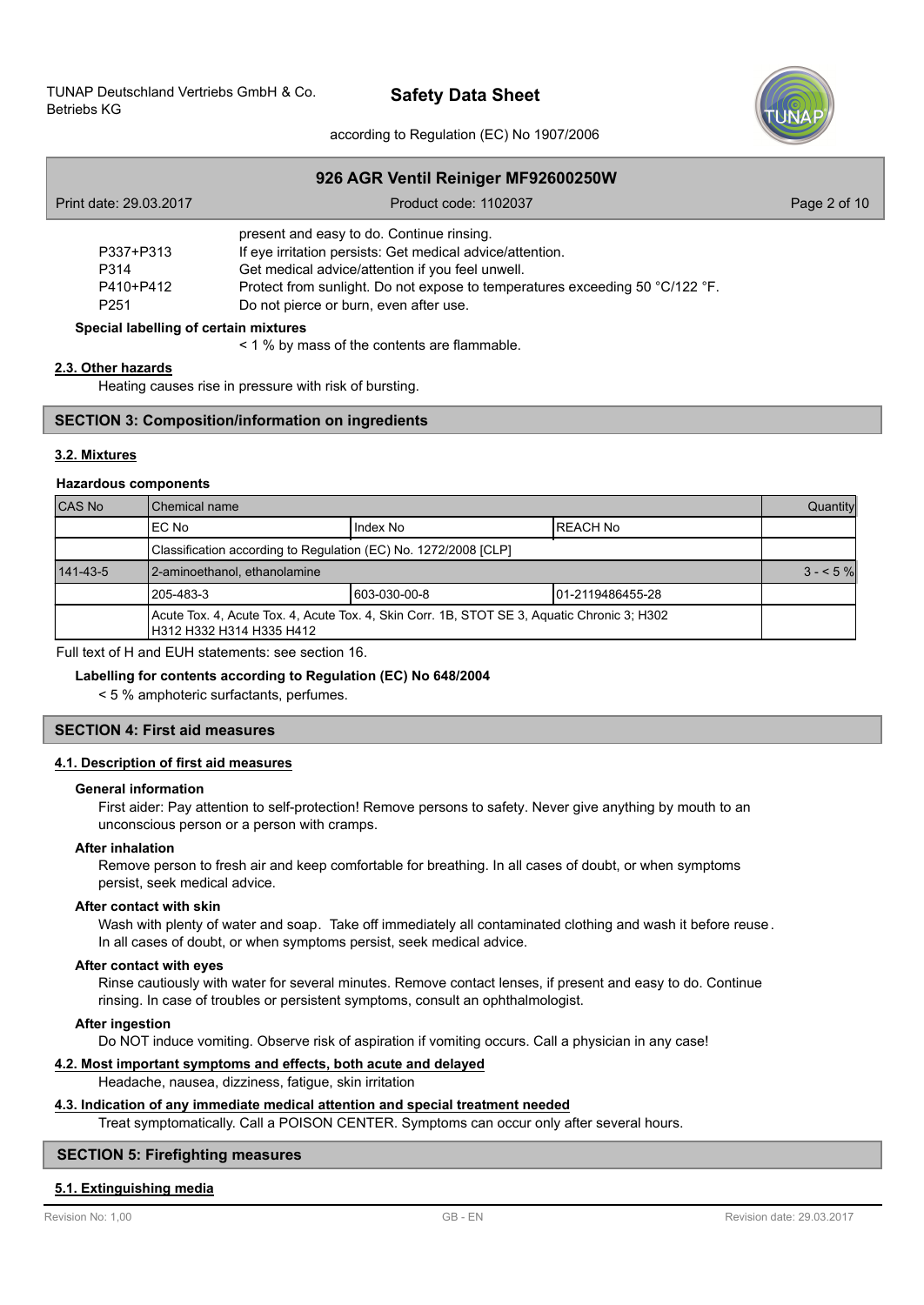

according to Regulation (EC) No 1907/2006

# **926 AGR Ventil Reiniger MF92600250W**

Print date: 29.03.2017 **Product code: 1102037** Product code: 1102037 **Page 3 of 10** 

#### **Suitable extinguishing media**

Water fog. Foam. Carbon dioxide (CO2). Extinguishing powder.

# **Unsuitable extinguishing media**

High power water jet.

#### **5.2. Special hazards arising from the substance or mixture**

Incomplete combustion and thermolysis gases of different toxicity can occur. In the case of hydrocarbonaceous products such as CO, CO2, aldehydes and soot. These can be very dangerous if they are inhaled in high concentrations or in enclosed spaces.

#### **5.3. Advice for firefighters**

In case of fire and/or explosion do not breathe fumes. Move undamaged containers from immediate hazard area if it can be done safely. In case of fire: Wear self-contained breathing apparatus.

#### **Additional information**

Danger of bursting container.

# **SECTION 6: Accidental release measures**

#### **6.1. Personal precautions, protective equipment and emergency procedures**

Wear breathing apparatus if exposed to vapours/dusts/aerosols. Remove all sources of ignition. Keep away from heat, hot surfaces, sparks, open flames and other ignition sources. No smoking. Wear personal protection equipment.

#### **6.2. Environmental precautions**

Do not allow to enter into surface water or drains. Prevent spread over a wide area (e.g. by containment or oil barriers). Ensure all waste water is collected and treated via a waste water treatment plant.

#### **6.3. Methods and material for containment and cleaning up**

Absorb with liquid-binding material (e.g. sand, diatomaceous earth, acid- or universal binding agents). Clean contaminated objects and areas thoroughly observing environmental regulations.

### **6.4. Reference to other sections**

Safe handling: see section 7 Personal protection equipment: see section 8 Disposal: see section 13

### **SECTION 7: Handling and storage**

#### **7.1. Precautions for safe handling**

#### **Advice on safe handling**

#### Observe instructions for use.

Dust must be exhausted directly at the point of origin. Vapours/aerosols must be exhausted directly at the point of origin. If local exhaust ventilation is not possible or not sufficient, the entire working area should be ventilated by technical means.

When using do not eat, drink, smoke, sniff.

Wear personal protection equipment (refer to section 8).

In case of insufficient ventilation and/or through use, explosive/highly flammable mixtures may develop.

#### **Advice on protection against fire and explosion**

Heating causes rise in pressure with risk of bursting.

#### **7.2. Conditions for safe storage, including any incompatibilities**

# **Requirements for storage rooms and vessels**

Keep container tightly closed. Observe legal regulations and provisions.

#### **Advice on storage compatibility**

Do not store together with: Oxidizing agents. Pyrophoric or self-heating substances. Food and feedingstuffs.

#### **Further information on storage conditions**

Protect from frost. Protect against direct sunlight. Store in a cool dry place. Observe legal regulations and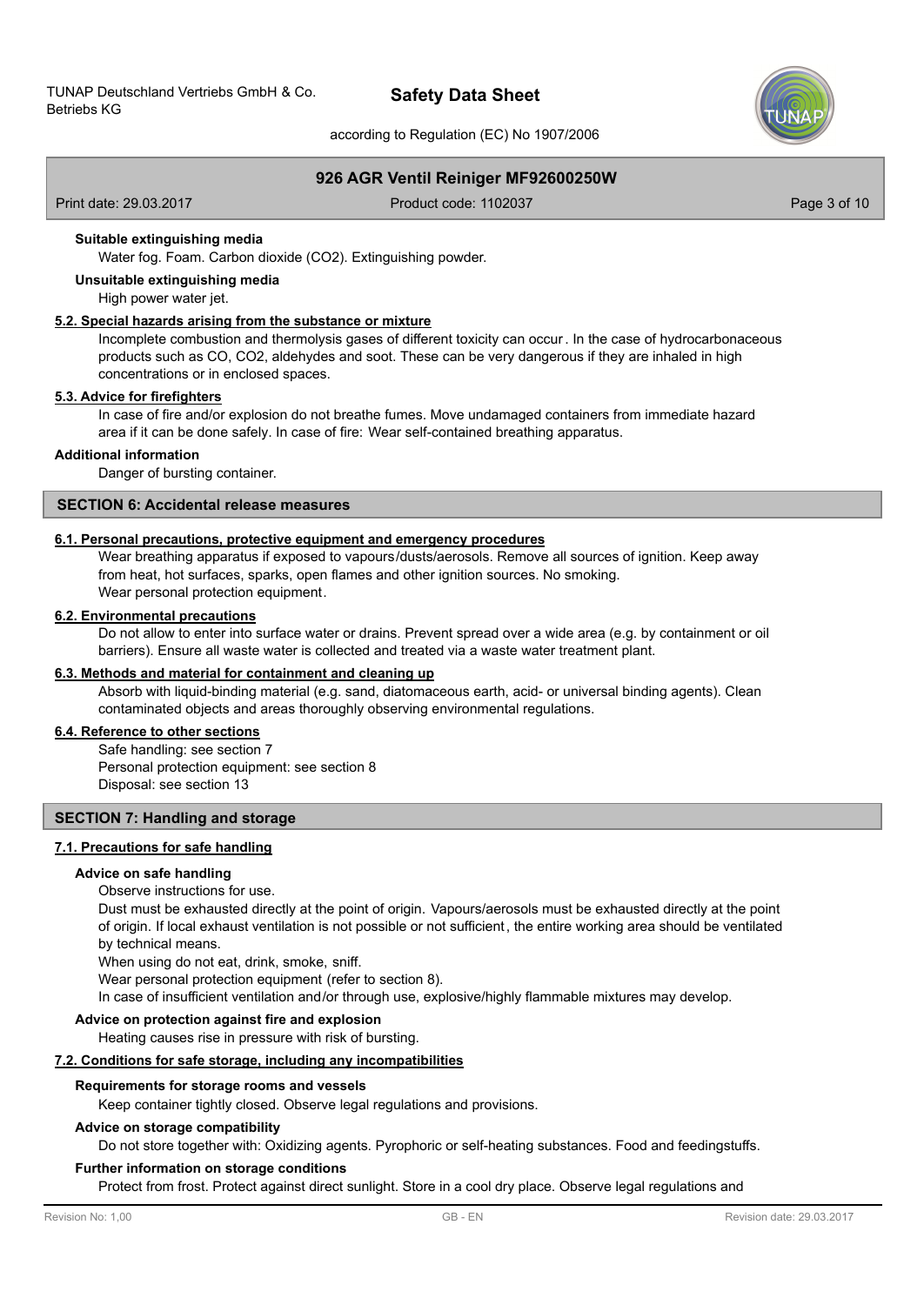

according to Regulation (EC) No 1907/2006

# **926 AGR Ventil Reiniger MF92600250W**

Print date: 29.03.2017 **Product code: 1102037** Product code: 1102037

provisions.

### **7.3. Specific end use(s)**

No information available.

# **SECTION 8: Exposure controls/personal protection**

#### **8.1. Control parameters**

#### **Exposure limits (EH40)**

| CAS No   | Substance      | ppm | mg/m <sup>3</sup> | fibres/ml | Category      | Origin |
|----------|----------------|-----|-------------------|-----------|---------------|--------|
| 141-43-5 | 2-Aminoethanol |     | 2.5               |           | TWA (8 h)     | WEL    |
|          |                | 3   | 7.6               |           | STEL (15 min) | WEL    |

#### **Additional advice on limit values**

a no restriction

b End of exposure or shift

c in long-term exposure: after several shifts

d prior to next shift

STEL (EC) : Short Term Exposure Limit

TWA (EC): time-weighted average

U: Urea

B: Blood

### **8.2. Exposure controls**

### **Protective and hygiene measures**

Avoid exposure. Wear suitable protective clothing. Draw up and observe skin protection programme.

#### **Eye/face protection**

Suitable eye protection: Tightly sealed safety glasses.

DIN EN 166

### **Hand protection**

Protect skin by using skin protective cream. When handling with chemical substances, protective gloves must be worn with the CE-label including the four control digits. The quality of the protective gloves resistant to chemicals must be chosen as a function of the specific working place concentration and quantity of hazardous substances.

Suitable material: NBR (Nitrile rubber) Breakthrough time (maximum wearing time) 480min Thickness of the glove material 0,45 mm DIN EN 374

# **Skin protection**

Wear suitable protective clothing. Take off immediately all contaminated clothing and wash it before reuse.

# **Respiratory protection**

Wear breathing apparatus if exposed to vapours/dusts/aerosols. When exceeding the relevant workplace exposure limits, note the following: Suitable respiratory protective equipment: Combination filter device (DIN EN 141).. Filtering device with filter or ventilator filtering device of type: A Observe the wear time limits as specified by the manufacturer. Observe legal regulations and provisions.

#### **Environmental exposure controls**

Observe legal regulations and provisions.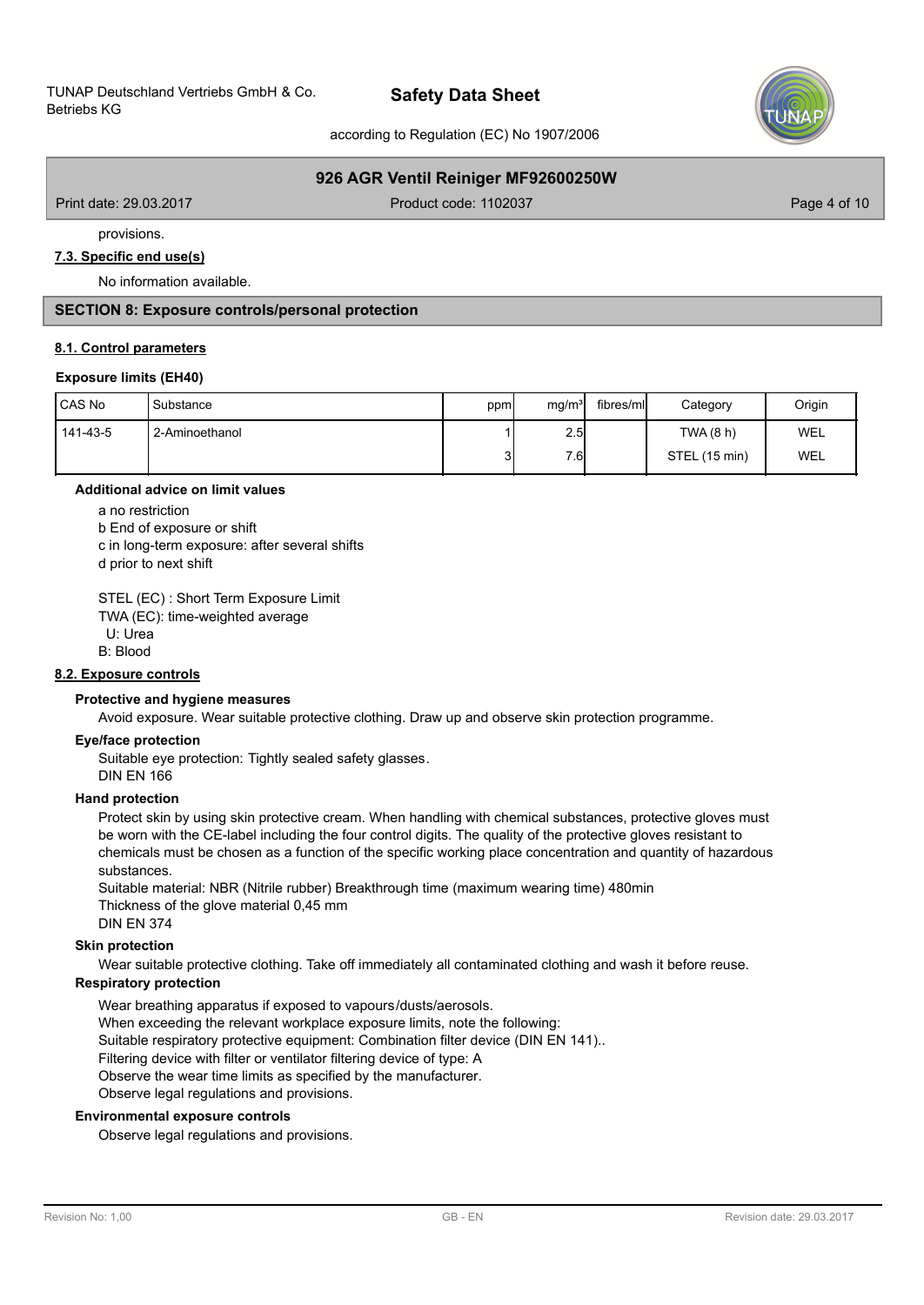

according to Regulation (EC) No 1907/2006

# **926 AGR Ventil Reiniger MF92600250W**

Print date: 29.03.2017 **Product code: 1102037** Product code: 1102037 Page 5 of 10

# **SECTION 9: Physical and chemical properties**

# **9.1. Information on basic physical and chemical properties**

| Physical state:                          | Aerosol |                           |                               |
|------------------------------------------|---------|---------------------------|-------------------------------|
| Colour:                                  | yellow  |                           |                               |
| Odour:                                   | Lemon   |                           |                               |
|                                          |         |                           | <b>Test method</b>            |
| pH-Value (at 20 °C):                     |         |                           | 10.7 DIN 19268                |
| Changes in the physical state            |         |                           |                               |
| Melting point:                           |         | No information available. |                               |
| Initial boiling point and boiling range: |         | 100 °C                    |                               |
| Flash point:                             |         | 179 °C                    |                               |
| Lower explosion limits:                  |         | No information available. |                               |
| Upper explosion limits:                  |         | No information available. |                               |
| Vapour pressure:                         |         | No information available. |                               |
| Vapour pressure:                         |         | No information available. |                               |
| Density:                                 |         |                           | 1 g/cm <sup>3</sup> DIN 51757 |
| Bulk density:                            |         | not applicable            |                               |
| Partition coefficient:                   |         | No information available. |                               |
| Viscosity / dynamic:                     |         | No information available. |                               |
| Viscosity / kinematic:                   |         | No information available. |                               |
| Flow time:                               |         | not applicable            |                               |
| Vapour density:                          |         | No information available. |                               |
| Evaporation rate:                        |         | No information available. |                               |
| Solvent separation test:                 |         | No information available. |                               |
| Solvent content:                         |         | No information available. |                               |
| 9.2. Other information                   |         |                           |                               |
| Solid content:                           |         | No information available. |                               |
|                                          |         |                           |                               |

Data apply to technical substance: Density, Colour, Odour, Viscosity, pH.

# **SECTION 10: Stability and reactivity**

# **10.1. Reactivity**

No information available.

# **10.2. Chemical stability**

The product is stable under normal conditions.

# **10.3. Possibility of hazardous reactions**

Do not expose to temperatures above 50 °C. Heating causes rise in pressure with risk of bursting.

# **10.4. Conditions to avoid**

Keep away from sources of heat (e.g. hot surfaces), sparks and open flames. Vapours can form explosive mixtures with air. Take precautionary measures against static discharges.

# **10.5. Incompatible materials**

Oxidizing agents. Pyrophoric or self-heating substances.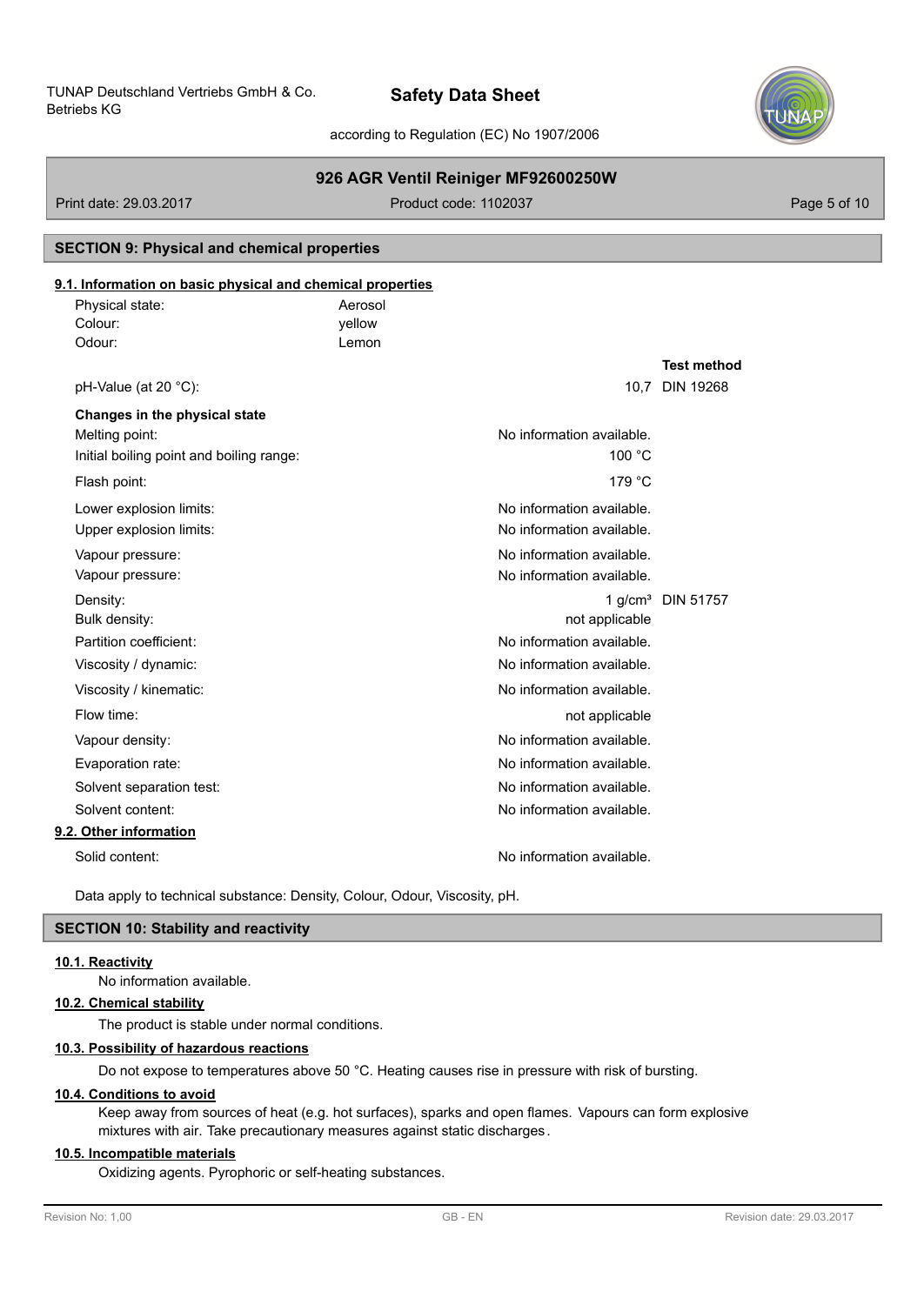

according to Regulation (EC) No 1907/2006

# **926 AGR Ventil Reiniger MF92600250W**

Print date: 29.03.2017 **Product code: 1102037** Product code: 1102037

#### **10.6. Hazardous decomposition products**

Incomplete combustion and thermolysis gases of different toxicity can occur. In the case of hydrocarbonaceous products such as CO, CO2, aldehydes and soot. These can be very dangerous if they are inhaled in high concentrations or in enclosed spaces.

### **Further information**

Do not mix with acids.

## **SECTION 11: Toxicological information**

#### **11.1. Information on toxicological effects**

#### **Toxicocinetics, metabolism and distribution**

There are no data available on the mixture itself.

### **Acute toxicity**

Based on available data, the classification criteria are not met.

| <b>CAS No</b> | <b>I</b> Chemical name       |       |            |         |               |
|---------------|------------------------------|-------|------------|---------|---------------|
|               | Exposure route               | IDose |            | Species | <b>Source</b> |
| 141-43-5      | 2-aminoethanol, ethanolamine |       |            |         |               |
|               | oral                         | LD50  | 1515 mg/kg | Rat     |               |
|               | dermal                       | LD50  | 1025 mg/kg | Rabbit  | IIUCLID       |
|               | inhalative (4 h) aerosol     | ILC50 | $1,3$ mg/l | Rat     |               |

### **Irritation and corrosivity**

Causes skin irritation.

Causes serious eye damage.

#### **Sensitising effects**

Based on available data, the classification criteria are not met.

#### **Carcinogenic/mutagenic/toxic effects for reproduction**

Based on available data, the classification criteria are not met. No indications of human carcinogenicity exist. No indications of human germ cell mutagenicity exist. No indications of human reproductive toxicity exist.

#### **STOT-single exposure**

Based on available data, the classification criteria are not met.

# **STOT-repeated exposure**

Based on available data, the classification criteria are not met.

# **Aspiration hazard**

Based on available data, the classification criteria are not met.

#### **Specific effects in experiment on an animal**

No information available.

# **SECTION 12: Ecological information**

# **12.1. Toxicity**

There are no data available on the mixture itself.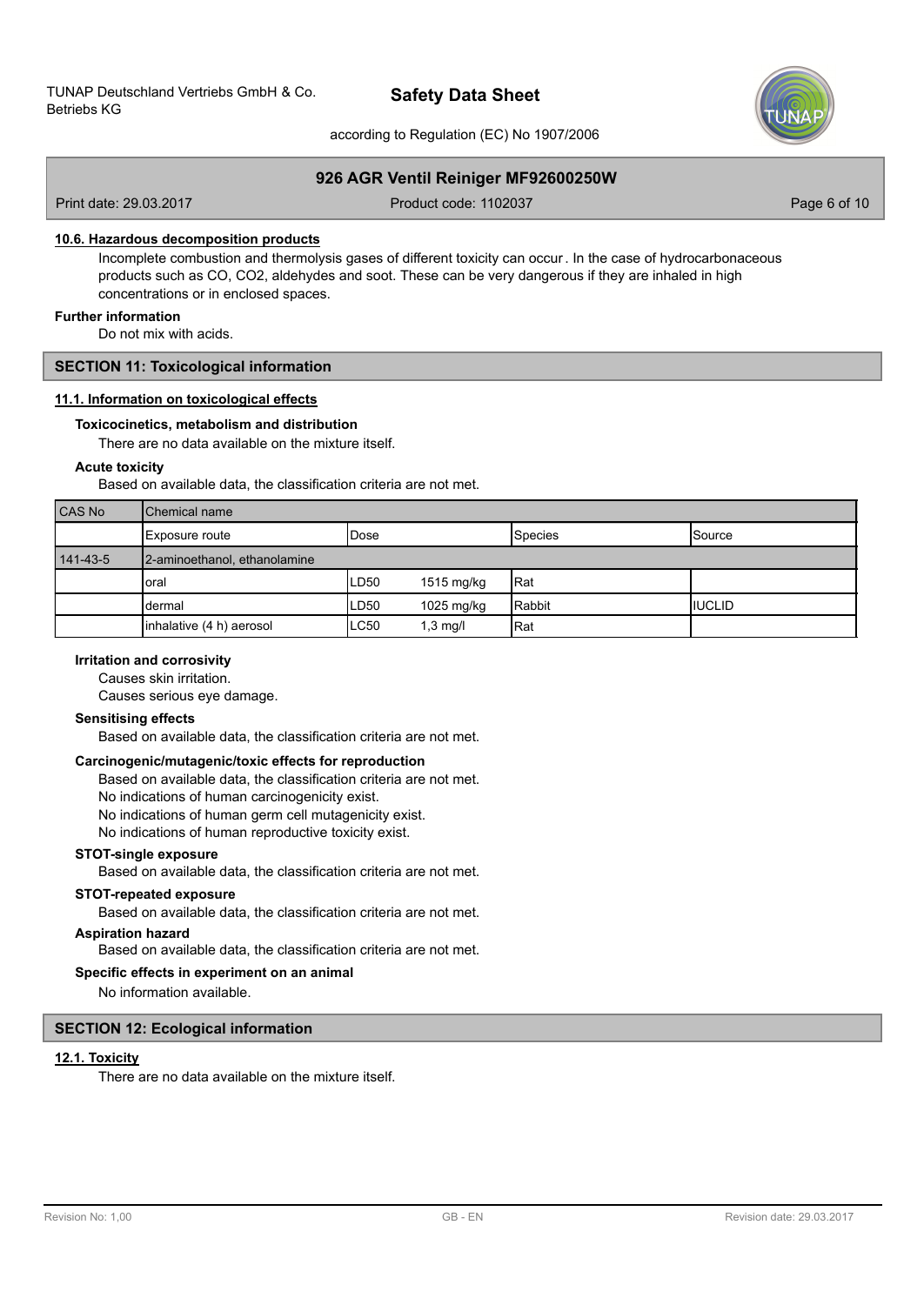

according to Regulation (EC) No 1907/2006

# **926 AGR Ventil Reiniger MF92600250W**

Print date: 29.03.2017 **Product code: 1102037** Product code: 1102037

| <b>CAS No</b>  | Chemical name                |        |                   |  |                                     |                 |
|----------------|------------------------------|--------|-------------------|--|-------------------------------------|-----------------|
|                | Aquatic toxicity             | l Dose |                   |  | $\lfloor$ [h] $\lfloor$ [d] Species | <b>I</b> Source |
| $141 - 43 - 5$ | 2-aminoethanol, ethanolamine |        |                   |  |                                     |                 |
|                | Acute fish toxicity          | LC50   | $150$ ma/l        |  | 96 hOnchorhynchus mykiss            | <b>IIUCLID</b>  |
|                | Acute algae toxicity         | ErC50  | $22 \text{ mq/l}$ |  | 72 h Desmodesmus subspicatus        |                 |
|                | Acute crustacea toxicity     | EC50   | 65 mg/l           |  | 48 h Daphnia magna                  |                 |

# **12.2. Persistence and degradability**

There are no data available on the mixture itself. AOX (mg/l): 0

#### **12.3. Bioaccumulative potential**

There are no data available on the mixture itself.

### **Partition coefficient n-octanol/water**

| CAS No   | Chemical<br>' name                   | LOO 1<br><b>POW</b>                 |
|----------|--------------------------------------|-------------------------------------|
| 141-43-5 | 2-aminoethanol.<br>ethanolamine<br>. | $125^{\circ}C$<br><b>01</b><br>ت, ا |

#### **12.4. Mobility in soil**

No information available.

### **12.5. Results of PBT and vPvB assessment**

This substance does not meet the criteria for classification as PBT or vPvB.

### **12.6. Other adverse effects**

No information available.

### **SECTION 13: Disposal considerations**

#### **13.1. Waste treatment methods**

# **Advice on disposal**

Do not allow to enter into surface water or drains. Dispose of waste according to applicable legislation.

#### **Waste disposal number of waste from residues/unused products**

160504 WASTES NOT OTHERWISE SPECIFIED IN THE LIST; gases in pressure containers and discarded chemicals; gases in pressure containers (including halons) containing hazardous substances

Classified as hazardous waste.

# **Waste disposal number of used product**

WASTES NOT OTHERWISE SPECIFIED IN THE LIST; gases in pressure containers and discarded chemicals; gases in pressure containers (including halons) containing hazardous substances 160504

Classified as hazardous waste.

# **Waste disposal number of contaminated packaging**

WASTE PACKAGING; ABSORBENTS, WIPING CLOTHS, FILTER MATERIALS AND PROTECTIVE CLOTHING NOT OTHERWISE SPECIFIED; packaging (including separately collected municipal packaging waste); packaging containing residues of or contaminated by hazardous substances 150110

Classified as hazardous waste.

# **SECTION 14: Transport information**

| Land transport (ADR/RID)          |          |
|-----------------------------------|----------|
| <b>14.1. UN number:</b>           | UN 1950  |
| 14.2. UN proper shipping name:    | AFROSOLS |
| 14.3. Transport hazard class(es): | 2        |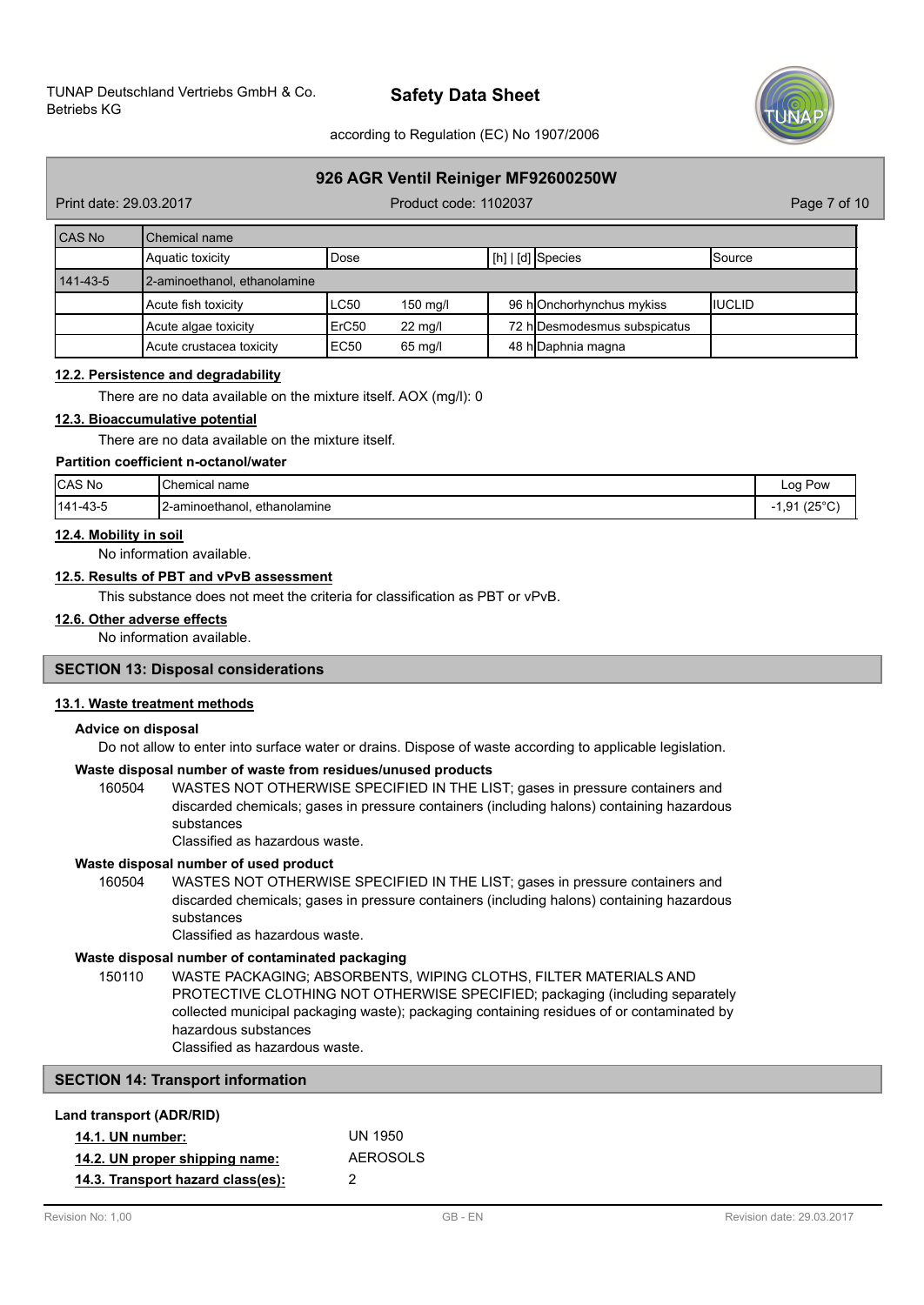

# according to Regulation (EC) No 1907/2006

|                                        | 926 AGR Ventil Reiniger MF92600250W |              |
|----------------------------------------|-------------------------------------|--------------|
| Print date: 29.03.2017                 | Product code: 1102037               | Page 8 of 10 |
| 14.4. Packing group:                   |                                     |              |
| Hazard label:                          | 2.2                                 |              |
| Classification code:                   | 5A                                  |              |
| Special Provisions:                    | 190 327 344 625                     |              |
| Limited quantity:                      | 1 <sup>L</sup>                      |              |
| Excepted quantity:                     | E <sub>0</sub>                      |              |
| Transport category:                    | 3                                   |              |
| Tunnel restriction code:               | E                                   |              |
| Inland waterways transport (ADN)       |                                     |              |
| 14.1. UN number:                       | UN 1950                             |              |
| 14.2. UN proper shipping name:         | <b>AEROSOLS</b>                     |              |
| 14.3. Transport hazard class(es):      | 2                                   |              |
| 14.4. Packing group:                   | $\overline{\phantom{a}}$            |              |
| Hazard label:                          | 2.2                                 |              |
| Classification code:                   | 5A                                  |              |
| <b>Special Provisions:</b>             | 190 327 344 625                     |              |
| Limited quantity:                      | 1 <sub>L</sub>                      |              |
| Excepted quantity:                     | E <sub>0</sub>                      |              |
| <b>Marine transport (IMDG)</b>         |                                     |              |
| 14.1. UN number:                       | <b>UN 1950</b>                      |              |
| 14.2. UN proper shipping name:         | <b>AEROSOLS</b>                     |              |
| 14.3. Transport hazard class(es):      | 2.2                                 |              |
| 14.4. Packing group:                   |                                     |              |
| Hazard label:                          | 2.2                                 |              |
| Marine pollutant:                      | no                                  |              |
| <b>Special Provisions:</b>             | 63, 190, 277, 327, 344, 959         |              |
| Limited quantity:                      | 1000 mL                             |              |
| Excepted quantity:                     | E <sub>0</sub>                      |              |
| EmS:                                   | $F-D, S-U$                          |              |
| Air transport (ICAO-TI/IATA-DGR)       |                                     |              |
| 14.1. UN number:                       | <b>UN 1950</b>                      |              |
| 14.2. UN proper shipping name:         | AEROSOLS, non-flammable             |              |
| 14.3. Transport hazard class(es):      | 2.2                                 |              |
| 14.4. Packing group:                   |                                     |              |
| Hazard label:                          | 2.2                                 |              |
| Special Provisions:                    | A98 A145 A167 A802                  |              |
| Limited quantity Passenger:            | 30 kg G                             |              |
| Passenger LQ:                          | Y203                                |              |
| Excepted quantity:                     | E <sub>0</sub>                      |              |
| IATA-packing instructions - Passenger: | 203                                 |              |
| IATA-max. quantity - Passenger:        | 75 kg                               |              |
| IATA-packing instructions - Cargo:     | 203                                 |              |
| IATA-max. quantity - Cargo:            | 150 kg                              |              |
| 14.5. Environmental hazards            |                                     |              |
| ENVIRONMENTALLY HAZARDOUS:             | no                                  |              |
| 14.6. Special precautions for user     |                                     |              |

No dangerous good in sense of this transport regulation.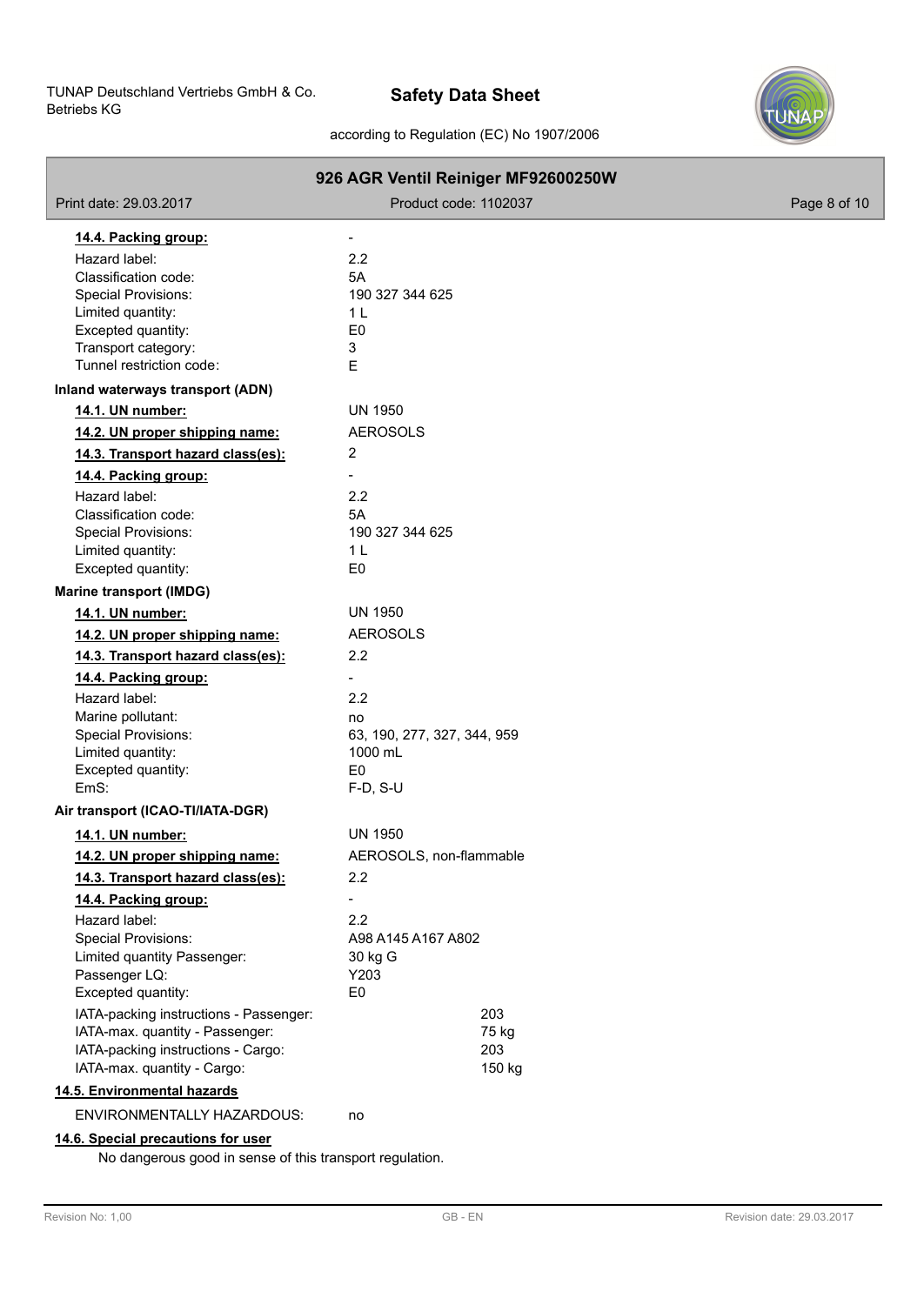

according to Regulation (EC) No 1907/2006

# **926 AGR Ventil Reiniger MF92600250W**

Print date: 29.03.2017 **Product code: 1102037** Product code: 1102037

# **14.7. Transport in bulk according to Annex II of Marpol and the IBC Code**

No dangerous good in sense of this transport regulation.

# **SECTION 15: Regulatory information**

### **15.1. Safety, health and environmental regulations/legislation specific for the substance or mixture**

#### **EU regulatory information**

2010/75/EU (VOC): No information available.

2004/42/EC (VOC): No information available.

#### **Additional information**

Safety Data Sheet according to Regulation (EC) No. 1907/2006 (REACH) Classification for mixtures and used evaluation method according to regulation (EC) 1272/2008 [CLP]: Calculation method. Aerosol directive (75/324/EEC)

#### **National regulatory information**

Water contaminating class (D): 1 - slightly water contaminating

# **SECTION 16: Other information**

#### **Abbreviations and acronyms**

ADR: Accord européen sur le transport des marchandises dangereuses par Route (European Agreement concerning the International Carriage of Dangerous Goods by Road) RID: Règlement international concernant le transport des marchandises dangereuses par chemin de fer (Regulations Concerning the International Transport of Dangerous Goods by Rail) IATA: International Air Transport Association IMDG: International Maritime Code for Dangerous Goods GHS: Globally Harmonized System of Classification and Labelling of Chemicals EINECS: European Inventory of Existing Commercial Chemical Substances ELINCS: European List of Notified Chemical Substances CAS: Chemical Abstracts Service (division of the American Chemical Society) DNEL/DMEL: Derived No Effect Level / Derived Minimal Effect Level WEL (UK): Workplace Exposure Limits TWA (EC): Time-Weighted Average ATE: Acute Toxicity Estimate STEL (EC) Short Term Exposure Limit LC50: Lethal Concentration EC50: half maximal Effective Concentration ErC50: means EC50 in terms of reduction of growth rate H229 Pressurised container: May burst if heated.<br>
Harmful if swallowed **Relevant H and EUH statements (number and full text)**

- H302 Harmful if swallowed.<br>
H312 Harmful in contact wit
- Harmful in contact with skin.
- H314 Causes severe skin burns and eye damage.
- H315 Causes skin irritation.
- H318 Causes serious eye damage.
- H332 Harmful if inhaled.
- H335 May cause respiratory irritation.
- H412 Harmful to aquatic life with long lasting effects.

# **Further Information**

The above information describes exclusively the safety requirements of the product and is based on our present-day knowledge. The information is intended to give you advice about the safe handling of the product named in this safety data sheet, for storage, processing, transport and disposal. The information cannot be